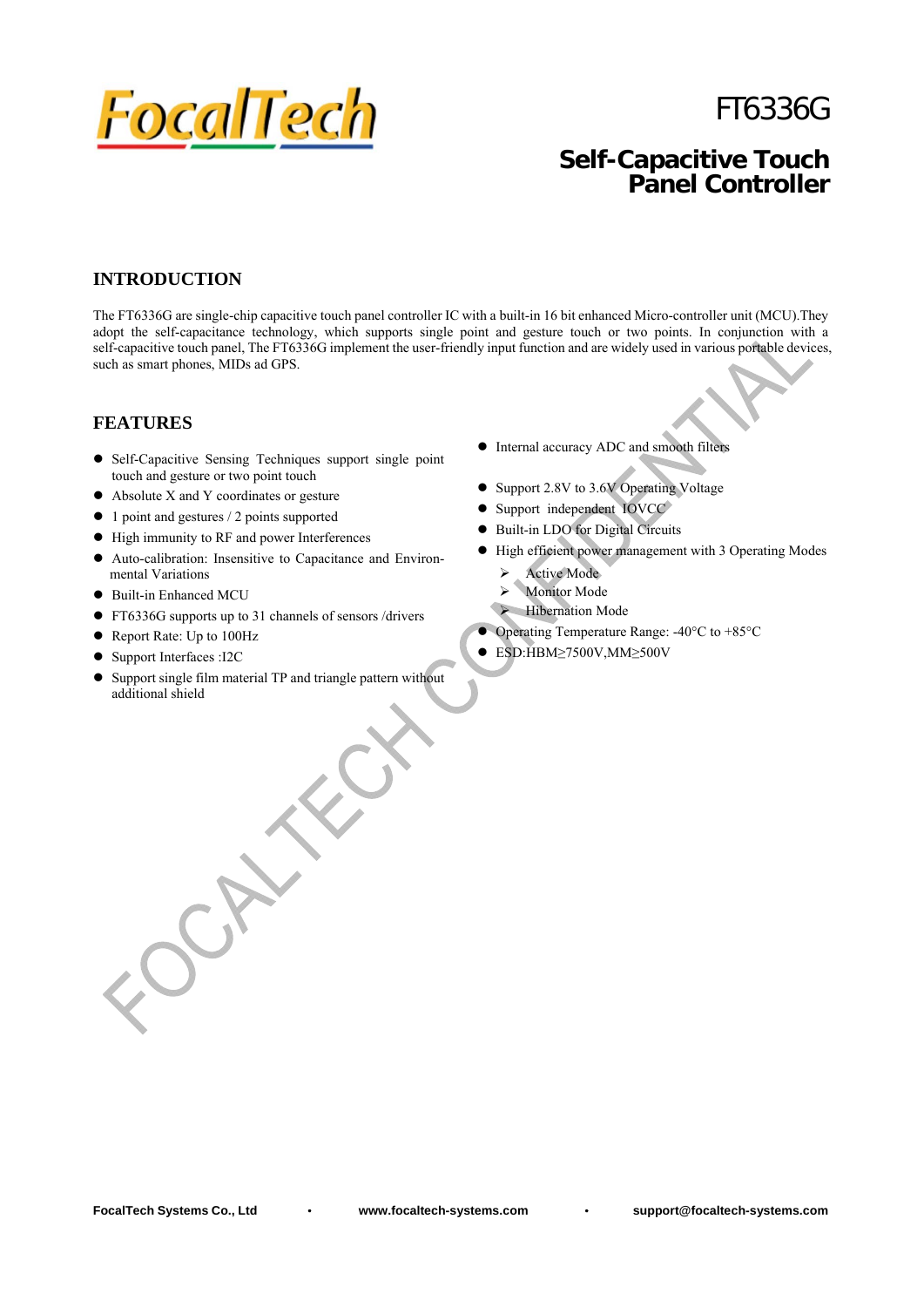

## **TABLE OF CONTENTS**

CONTROL

 $\bullet$ 

| 1            |       |  |
|--------------|-------|--|
|              | 11    |  |
| $\mathbf{2}$ |       |  |
|              | 2.1   |  |
|              | 2.2   |  |
|              | 23    |  |
|              | 24    |  |
|              | 2.4.1 |  |
| 3            |       |  |
|              | 3.1   |  |
|              | 32    |  |
|              | 33    |  |
|              | 3.4   |  |
|              | 3.5   |  |
| 4            |       |  |
| 5.           |       |  |
|              | 5.1   |  |

 $\bullet$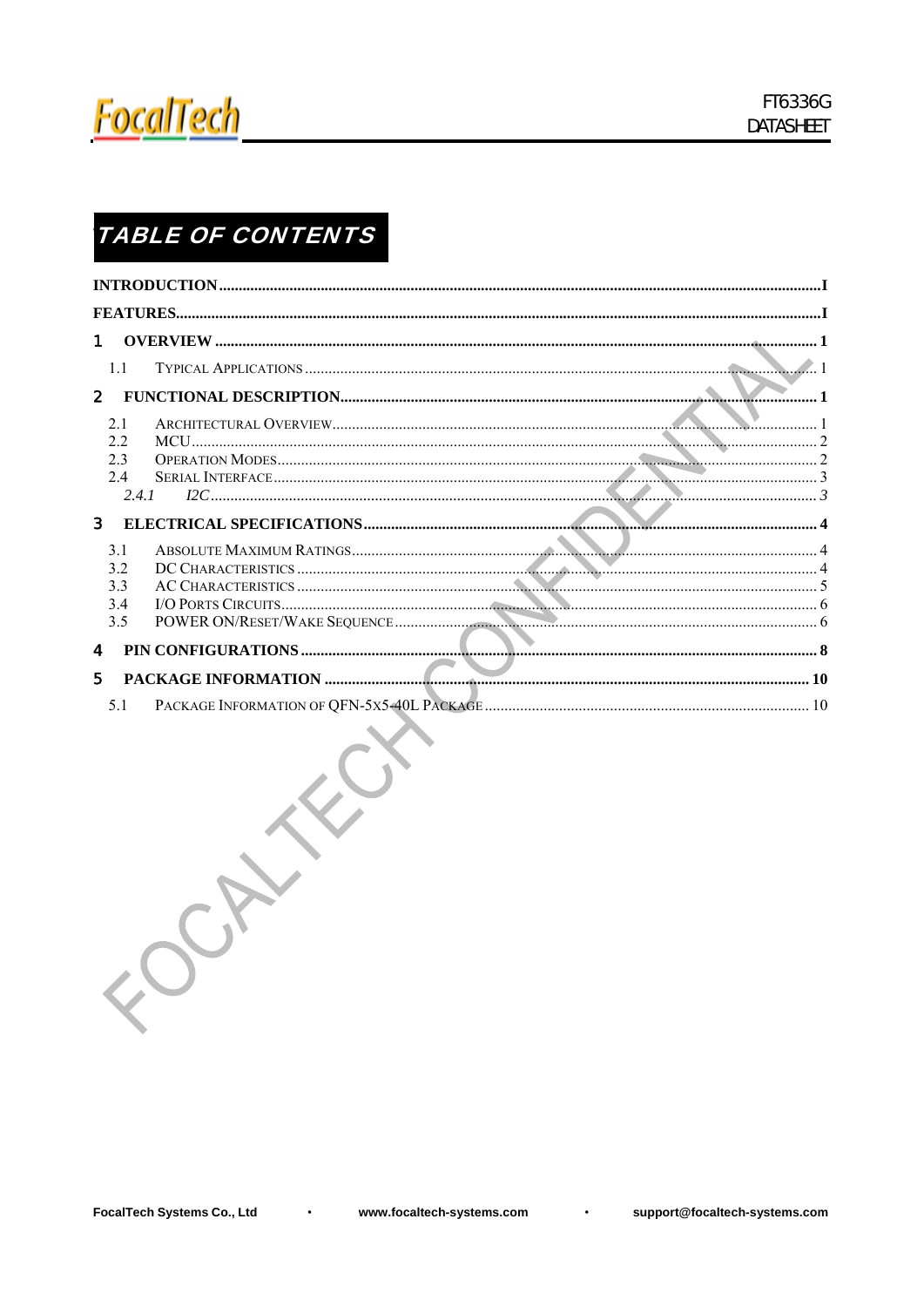## 1 **OVERVIEW**

#### 1.1 Typical Applications

FT6336G accommodate a wide range of applications with a set of buttons up to a 2D touch sensing device, their typical applications are listed below.

- $\bullet$  Mobile phones, smart phones
- $\bullet$  GPS
- **•** Game consoles
- POS (Point of Sales) devices
- Portable MP3 and MP4 media players
- Digital cameras
- MIDs

FT6336G series ICs support up to 4 inch Touch Panel; users may find out their target IC from the specs listed in the following table,

| <b>Model Name</b> | Panel    |                                   | Package |                         |                 |
|-------------------|----------|-----------------------------------|---------|-------------------------|-----------------|
|                   | Channel  | <b>Size</b><br>Pin<br><b>Type</b> |         | <b>Touch Panel Size</b> |                 |
| FT6336G           | <u>.</u> | OFN5*5                            | 40      | $0.6 - P0.4$            | $\leq 4.0$ inch |

## 2 **FUNCTIONAL DESCRIPTION**

**2.1** Architectural Overview

Figure2-1 shows the overall architecture for the FT6336G.



*Figure 2-1 FT6336G System Architecture Diagram* 

The FT6336G is comprised of five main functional parts listed below,

#### Touch Panel Interface Circuits

The main function for the AFE and AFE controller is to interface with the touch panel. It scans the panel by sending AC signals to the panel and processes the received signals from the panel. So it supports both driver and Sensor functions. Key parameters to configure this circuit can be sent via serial interfaces.

#### ● Enhanced MCU

For the Enhanced MCU, larger program and data memories are supported. Furthermore, A Flash ROM is implemented to store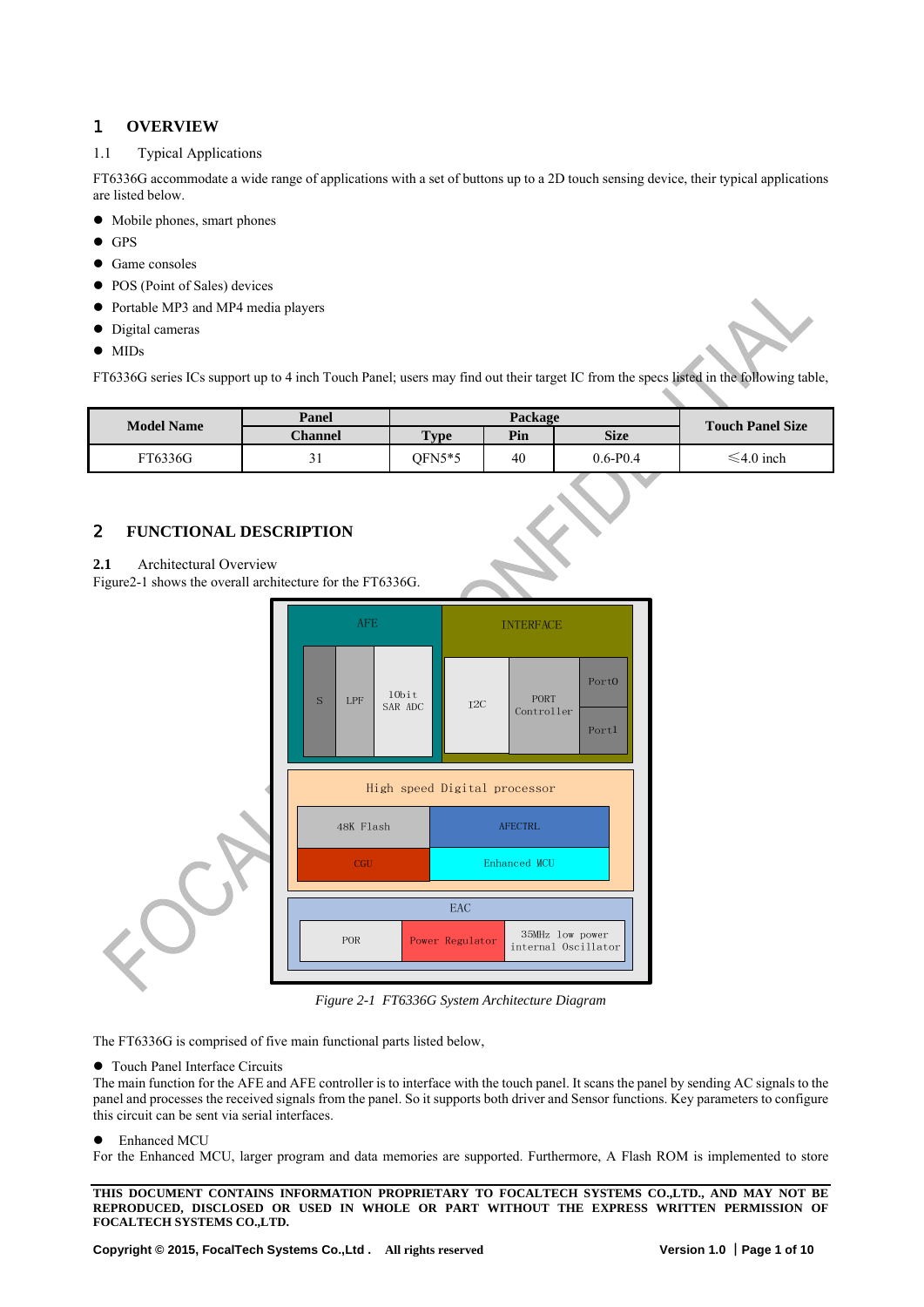programs and some key parameters.

Complex signal Processing algorithms are implemented by MCU to detect the touches reliably and efficiently. Communication protocol software is also implemented on this MCU to exchange data and control information with the host processor.

- **•** External Interface
	- $\triangleright$  I2C: an interface for data exchange with host
	- $\triangleright$  INT: an interrupt signal to inform the host processor that touch data is ready for read
	- $\triangleright$  RSTN: an external low signal reset the chip.
- A watch dog timer is implemented to ensure the robustness of the chip.
- A voltage regulator to generate 1.5V for digital circuits from the input VDDA supply.
- 2.2 MCU

This section describes some critical features and operations supported by the Enhanced MCU.

Figure 2-2 shows the overall structure of the MCU block. In addition to the Enhanced MCU core, we have added the following circuits,

- $\bullet$  Memory: 48KB Flash
- Data Memory: 5KB SRAM
- Timer: A number of timers are available to generate different clocks
- Master Clock:18MHz from a 36MHz RC Oscillator
- Clock Manager: To control various clocks under different operation conditions of the system



*Figure 2-2 MCU Block Diagram* 

#### 2.3 Operation Modes

FT6336G operates in the following three modes:

#### ● Active Mode

In this mode, FT6336G actively scans the panel. The default scan rate is 60 frames per second. The host processor can configure FT6336G to speed up or to slow down.

#### **• Monitor Mode**

In this mode, FT6336G scans the panel at a reduced speed. The default scan rate is 25 frames per second and the host processor can increase or decrease this rate. When in this mode, most algorithms are stopped. A simpler algorithm is being executed to determine if there is a touch or not. When a touch is detected, FT6336G shall enter the Active mode immediately to acquire the touch information quickly. During this mode, the serial port is closed and no data shall be transferred with the host processor

**•** Hibernation Mode

In this mode, the chip is set in a power down mode. It shall respond to the "RESET" or "Wakeup" signal from the host processor. The chip therefore consumes very little current, which help prolong the standby time for the portable devices.

**Host Interface Figure** *2-3* shows the interface between a host processor and FT6336G. This interface consists of the following three sets of signals:

Serial Interface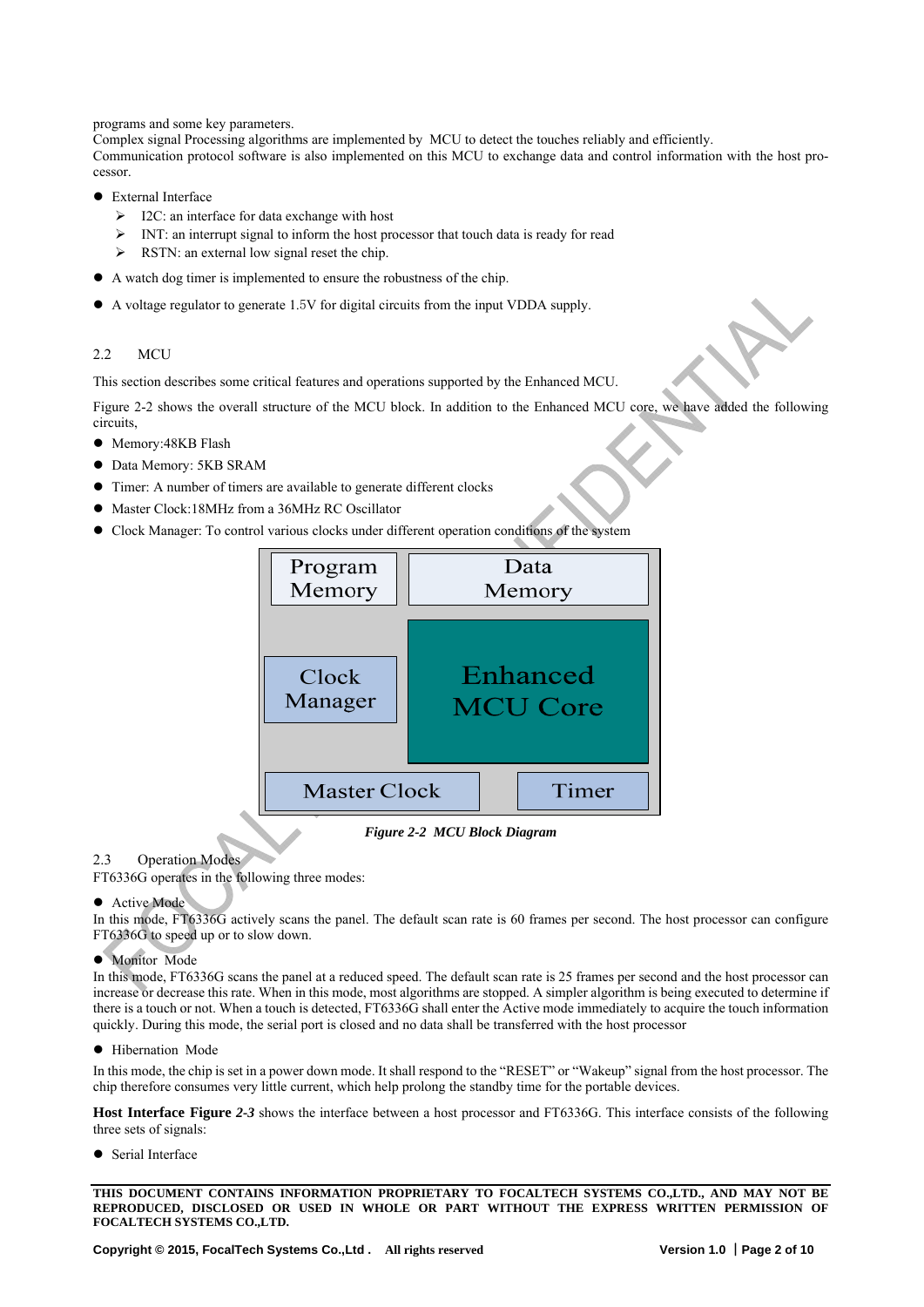- Interrupt from FT6336G to the Host
- Reset Signal from the Host to FT6336G



The serial interface of FT6336G is I2C. The details of this interface are described in detail in Section 2.4. The interrupt signal (/INT) is used for FT6336G to inform the host that data are ready for the host to receive. The RSTN signal is used for the host to reset FT6336G. After resetting, FT6336G shall enter the Active mode.

#### 2.4 Serial Interface

FT6336G supports the I2C interfaces, which can be used by a host processor or other devices.

### *2.4.1 I2C*

The I2C is always configured in the Slave mode. The data transfer format is shown in Figure 2-4.



*Figure 2-6 I2C master read, slave write* 

Table 2-1 lists the meanings of the mnemonics used in the above figures.

**THIS DOCUMENT CONTAINS INFORMATION PROPRIETARY TO FOCALTECH SYSTEMS CO.,LTD., AND MAY NOT BE REPRODUCED, DISCLOSED OR USED IN WHOLE OR PART WITHOUT THE EXPRESS WRITTEN PERMISSION OF FOCALTECH SYSTEMS CO.,LTD.**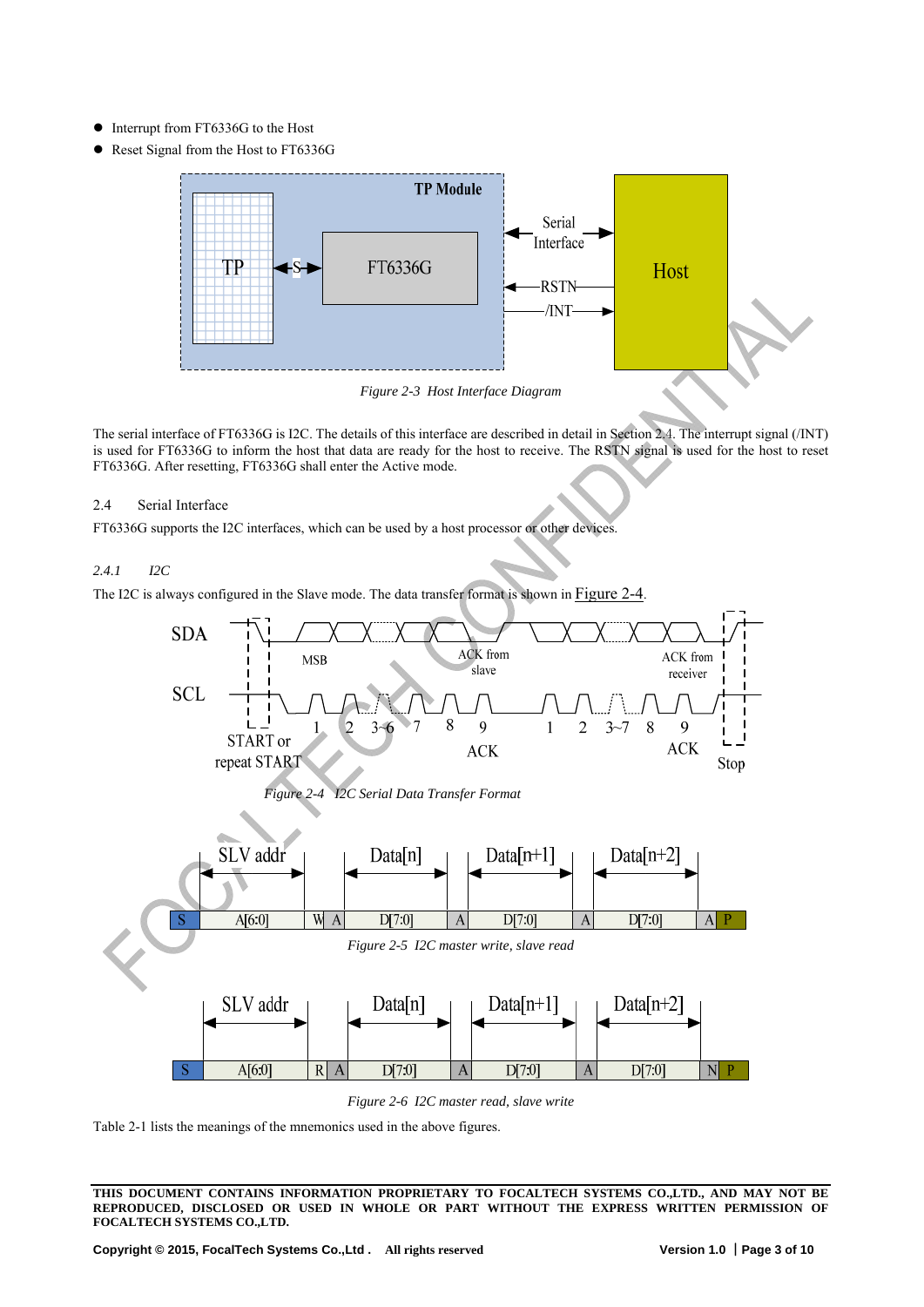#### **Table 2-1 Mnemonics Description**

| <b>Mnemonics</b> | <b>Description</b>                                                                                                                                          |
|------------------|-------------------------------------------------------------------------------------------------------------------------------------------------------------|
| S                | I2C Start or I2C Restart                                                                                                                                    |
| A[6:0]           | Slave address                                                                                                                                               |
| R/W              | READ/WRITE bit, '1' for read, '0' for write                                                                                                                 |
| A(N)             | ACK(NACK)                                                                                                                                                   |
| P                | STOP: the indication of the end of a packet (if this bit is missing, S will indicate the end of the current<br>packet and the beginning of the next packet) |

I2C Interface Timing Characteristics is shown in Table 2-2.

#### **Table 2-2 I2C Timing Characteristics**

| <b>Parameter</b>                                 | Min | <b>Max</b> | Unit       |
|--------------------------------------------------|-----|------------|------------|
| SCL frequency                                    | 10. | 400        | <b>KHz</b> |
| Bus free time between a STOP and START condition | 4.5 |            | us         |
| Hold time (repeated) START condition             | 4.0 |            | us         |
| Data setup time                                  | 250 |            | ns         |
| Setup time for a repeated START condition        | 4.7 |            | us         |
| Setup Time for STOP condition                    | 4.0 |            | us         |

## 3 **ELECTRICAL SPECIFICATIONS**

3.1 Absolute Maximum Ratings

#### **Table 3-1 Absolute Maximum Ratings**

| <b>Item</b>                  | <b>Symbol</b>      | <b>Value</b>     | Unit         | <b>Note</b> |
|------------------------------|--------------------|------------------|--------------|-------------|
| Power Supply Voltage         | <b>VDDA - VSSA</b> | $-0.3 \sim +3.6$ |              | 1, 2        |
| Power Supply Voltage2        | VDD3 - VSS         | $-0.3 \sim +3.6$ | $\mathbf{v}$ | 1, 3        |
| I/O Digital Voltage          | <b>IOVCC</b>       | $1.8 - 3.6$      |              |             |
| <b>Operating Temperature</b> | Topr               | $-40 \sim +85$   | $^{\circ}$   |             |
| Storage Temperature          | Tstg               | $-55 \sim +150$  | $^{\circ}$   |             |

**Notes**

1. If used beyond the absolute maximum ratings, FT6336G may be permanently damaged. It is strongly recommended that the device be used within the electrical characteristics in normal operations. If exposed to the condition not within the electrical characteristics, it may affect the reliability of the device.

2. Make sure VDDA (high) ≥VSSA (low).

3. Make sure VDD(high) ≥VSS(low).

3.2 DC Characteristics

#### **Table 3-2 DC Characteristics (VDDA=2.8~3.6V, Ta=-40~85**℃**)**

| <b>Item</b>                 | <b>Symbol</b> | <b>Test Condition</b> | Min.                     | Typ. | Max.                      | Unit | <b>Note</b> |
|-----------------------------|---------------|-----------------------|--------------------------|------|---------------------------|------|-------------|
| Input high-level voltage    | VIH           |                       | $0.7 \times$ IOVCC       |      | <b>IOVCC</b>              | V    |             |
| Input low - level voltage   | <b>VIL</b>    |                       | $-0.3$                   |      | $0.3 \times$ IOVCC        | V    |             |
| Output high - level voltage | <b>VOH</b>    | $IOH=.0.1mA$          | $0.7 \times$ IOVCC       |      |                           | V    |             |
| Output low -level voltage   | VOL           | $IOH=0.1mA$           | $\overline{\phantom{0}}$ |      | $0.3 \times \text{IOVCC}$ | V    |             |
| I/O leakage current         | ΠЛ            | $Vin=0~VDDA$          | - 1                      |      |                           | μA   |             |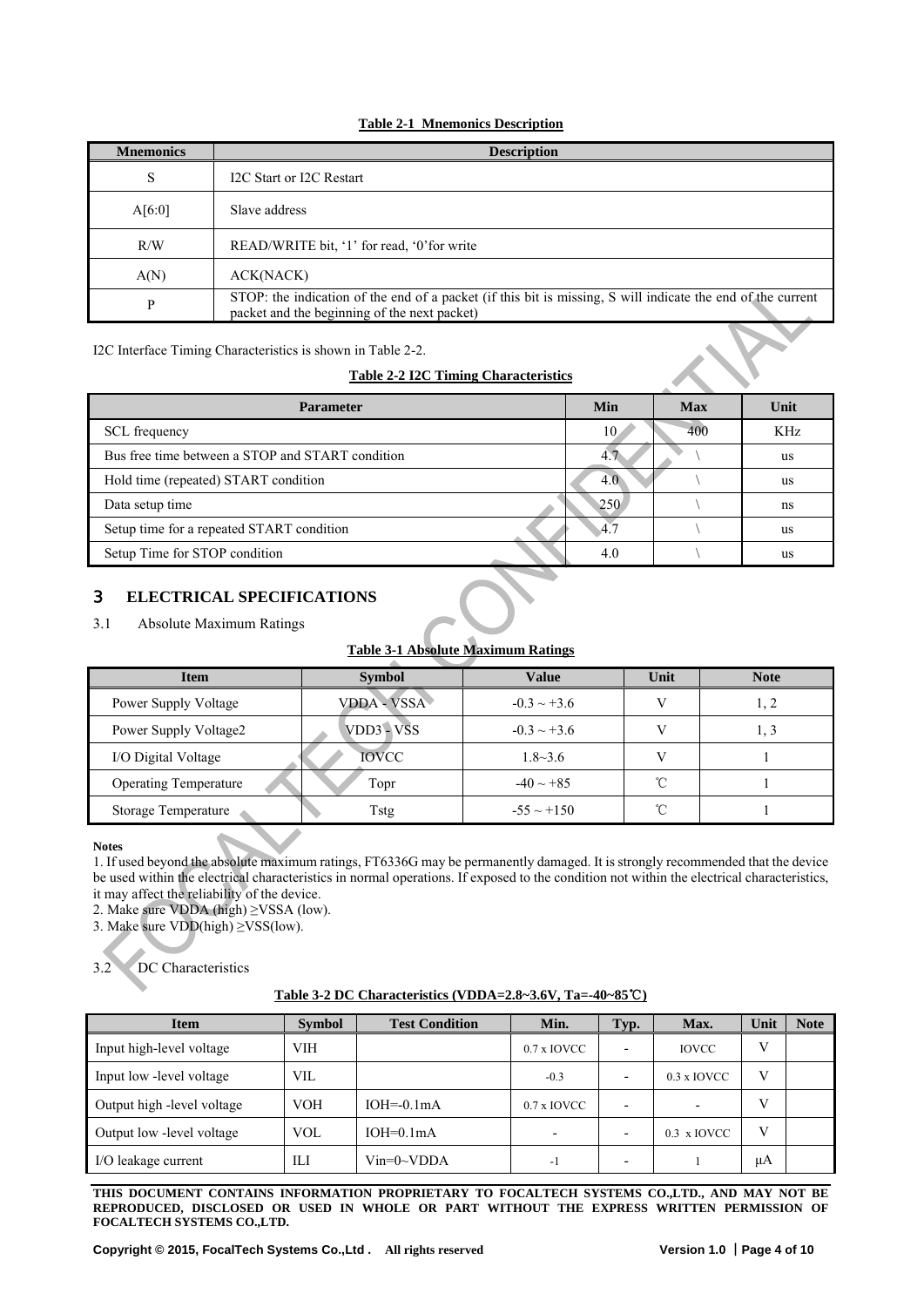| Current consumption<br>(Normal operation mode) | Iopr                | $VDDA = VDD3 = 2.8V$<br>$Ta=25^{\circ}C$<br>$MCLK = 18MHz$ |     | $4.32^{*1}$ |     | mA           |  |
|------------------------------------------------|---------------------|------------------------------------------------------------|-----|-------------|-----|--------------|--|
| Current consumption<br>(Monitor mode)          | Imon                | $VDDA = VDD3 = 2.8V$<br>$Ta=25^{\circ}C$<br>$MCLK = 18MHz$ |     | $220^{*2}$  |     | mA           |  |
| Current consumption<br>Sleep mode)             | Islp                | $VDDA = VDD3 = 2.8V$<br>$Ta=25^{\circ}C$                   |     | 55          |     | uA           |  |
| Step-up output voltage                         | VDD <sub>5</sub>    | $VDDA = VDD3 = 2.8V$                                       |     |             |     | $\mathbf{V}$ |  |
| Power Supply voltage                           | <b>VDDA</b><br>VDD3 |                                                            | 2.8 |             | 3.3 |              |  |

\*1: Report Rate: 75Hz @ 4"TP

\*2: Report Rate: 25Hz @ 4"TP

3.3 AC Characteristics

## **Table 3-3 AC Characteristics of Oscillators**

| <b>Item</b> | <b>Symbol</b> | <b>Test Condition</b>             | Min   | Typ. | <b>Max</b> | Unit       | <b>Note</b> |
|-------------|---------------|-----------------------------------|-------|------|------------|------------|-------------|
| OSC clock 1 | foscl         | VDDA= $2.8V$ ; Ta= $25^{\circ}$ C | 34.64 | 36   | 36.36      | <b>MHz</b> |             |

### **Table 3-4 AC Characteristics of sensor**

| <b>Item</b>             | <b>Symbol</b> | <b>Test Condition</b>             | Min | Typ. | Max                      | Unit | <b>Note</b> |
|-------------------------|---------------|-----------------------------------|-----|------|--------------------------|------|-------------|
| Sensor acceptable clock | ftx           | VDDA= $2.8V$ ; Ta= $25^{\circ}$ C |     | 100  | 300                      | KHz  |             |
| Sensor output rise time | Ttxr          | $VDDA = 2.8V$ ; Ta=25°C           |     | 100  |                          | nS   |             |
| Sensor output fall time | Ttxf          | VDDA= $2.8V$ ; Ta= $25^{\circ}$ C |     | 80   |                          | nS   |             |
| Sensor input voltage    | Trxi.         | $VDDA = 2.8V$ ; Ta=25°C           |     |      | $\overline{\phantom{0}}$ |      |             |

CRY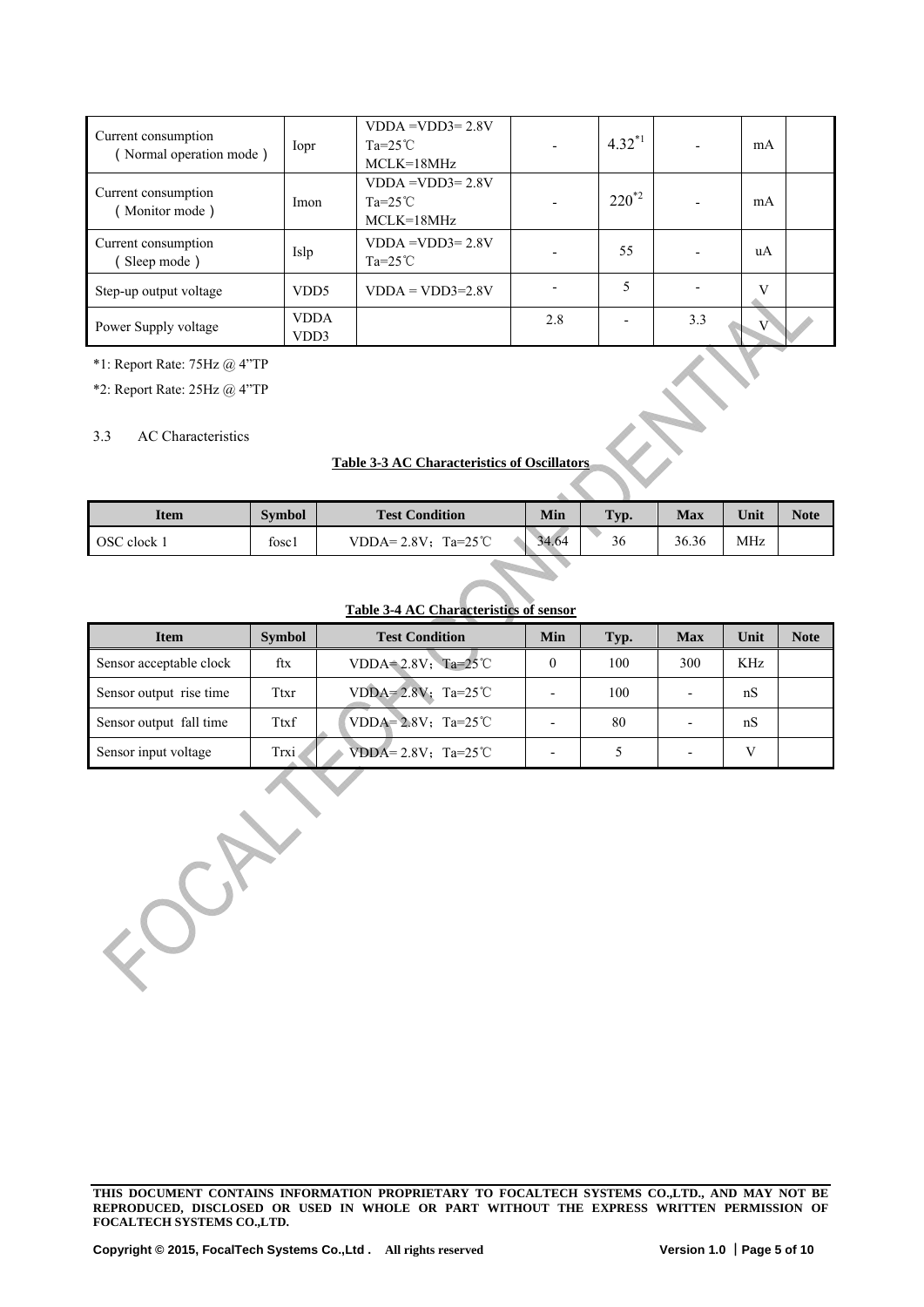#### 3.4 I/O Ports Circuits



**THIS DOCUMENT CONTAINS INFORMATION PROPRIETARY TO FOCALTECH SYSTEMS CO.,LTD., AND MAY NOT BE REPRODUCED, DISCLOSED OR USED IN WHOLE OR PART WITHOUT THE EXPRESS WRITTEN PERMISSION OF FOCALTECH SYSTEMS CO.,LTD.**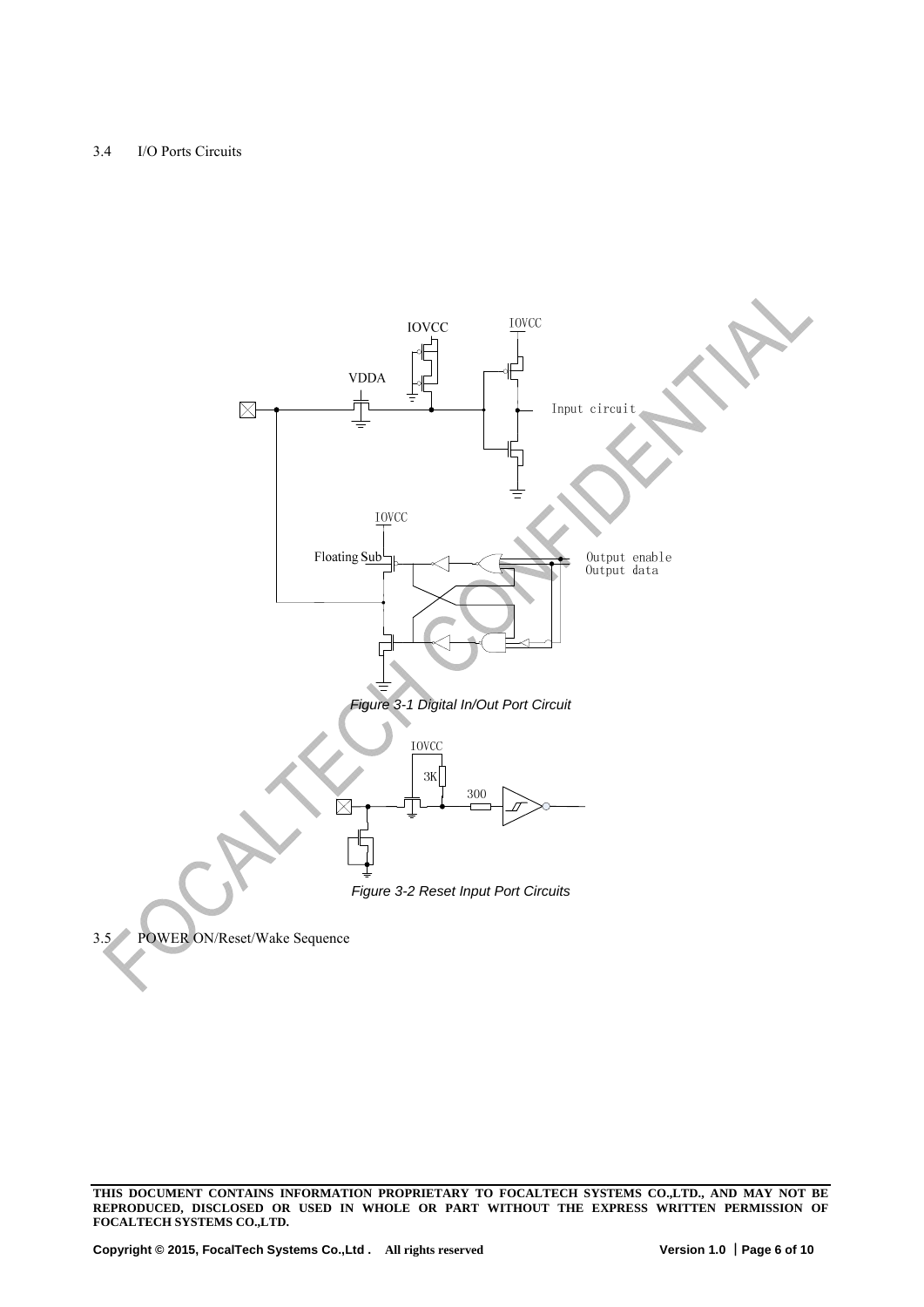The GPIO such as INT and I2C are advised to be low before powering on. Reset should be pulled down to be low before powering on. INT signal will be sent to the host after initializing all parameters and then start to report points to the host. If Power is down, the voltage of supply must be below 0.3V and Trst is more than 5ms.



Reset time must be enough to guarantee reliable reset, the time of starting to report point after resetting approach to the time of starting to report point after powering on.



#### **Table 3-5 Power on/Reset/Wake Sequence Parameters**

**THIS DOCUMENT CONTAINS INFORMATION PROPRIETARY TO FOCALTECH SYSTEMS CO.,LTD., AND MAY NOT BE REPRODUCED, DISCLOSED OR USED IN WHOLE OR PART WITHOUT THE EXPRESS WRITTEN PERMISSION OF FOCALTECH SYSTEMS CO.,LTD.**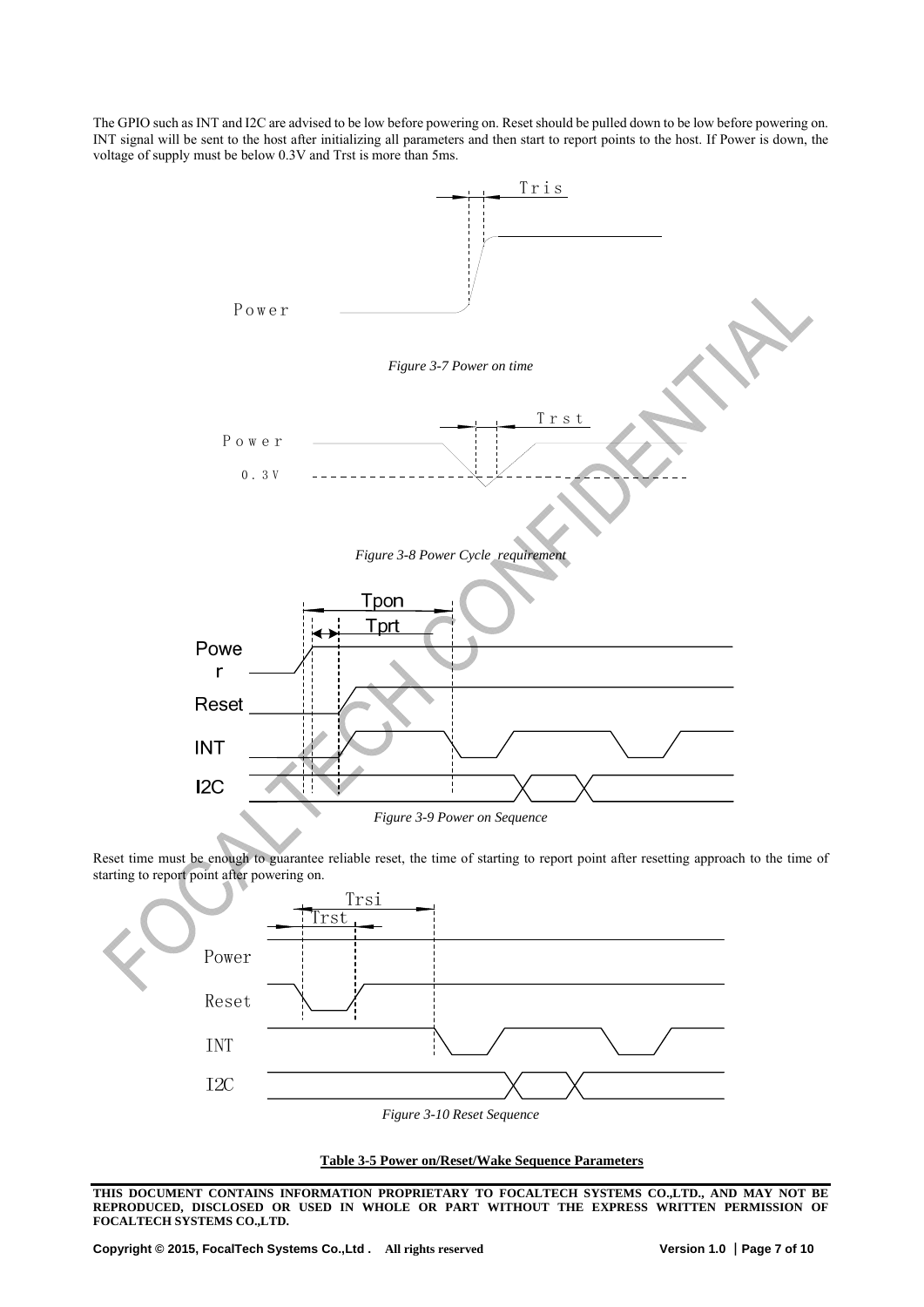| <b>Parameter</b> | <b>Description</b>                                 | Min | Max | <b>Units</b> |
|------------------|----------------------------------------------------|-----|-----|--------------|
| Tris             | Rise time from 0.1VDD to 0.9VDD                    |     |     | ms           |
| Tpon             | Time of starting to report point after powering on | 300 |     | ms           |
| Tprt             | Time of being low after powering on                |     |     | ms           |
| Trsi             | Time of starting to report point after resetting   | 300 |     | ms           |
| <b>Trst</b>      | Reset time                                         |     |     | ms           |

## 4 **PIN CONFIGURATIONS**

|                         | <b>Name</b>      | Pin No.        | <b>Type</b> | <b>Description</b>                                                     |
|-------------------------|------------------|----------------|-------------|------------------------------------------------------------------------|
|                         |                  |                |             | Generated internal reference voltage.                                  |
|                         | EF               | 1              | <b>PWR</b>  | A 1µF ceramic capacitor to ground is                                   |
|                         |                  |                |             | required.                                                              |
|                         | S <sub>1</sub>   | $\overline{2}$ | I/O         | Capacitance sensor /driver channel                                     |
|                         | S <sub>2</sub>   | 3              | I/O         | Capacitance sensor /driver channel                                     |
|                         | S <sub>3</sub>   | $\overline{4}$ | I/O         | Capacitance sensor /driver channel                                     |
|                         | S <sub>4</sub>   | 5              | ${\rm I/O}$ | Capacitance sensor/driver channel                                      |
|                         | S <sub>5</sub>   | 6              | I/O         | Capacitance sensor /driver channel                                     |
|                         | S <sub>6</sub>   | $\tau$         | I/O         | Capacitance sensor /driver channel                                     |
|                         | S7               | 8              | I/O         | Capacitance sensor /driver channel                                     |
|                         | S8               | 9              | I/O         | Capacitance sensor /driver channel                                     |
|                         | S9               | 10             | I/O         | Capacitance sensor /driver channel                                     |
|                         | S <sub>10</sub>  | 11             | I/O         | Capacitance sensor /driver channel                                     |
|                         | S <sub>11</sub>  | 12             | $\rm I/O$   | Capacitance sensor /driver channel                                     |
|                         | S <sub>12</sub>  | 13             | I/O         | Capacitance sensor /driver channel                                     |
|                         | S <sub>13</sub>  | 14             | $\rm I/O$   | Capacitance sensor /driver channel                                     |
|                         | S14              | 15             | $\rm I/O$   | Capacitance sensor /driver channel                                     |
|                         | S15              | <sup>16</sup>  | I/O         | Capacitance sensor /driver channel                                     |
|                         | S <sub>16</sub>  | 17             | ${\rm I/O}$ | Capacitance sensor /driver channel                                     |
|                         | S <sub>17</sub>  | 18             | I/O         | Capacitance sensor /driver channel                                     |
|                         | S18              | 19             | I/O         | Capacitance sensor /driver channel                                     |
|                         | S <sub>19</sub>  | 20             | I/O         | Capacitance sensor /driver channel                                     |
|                         | S <sub>20</sub>  | 21             | I/O         | Capacitance sensor /driver channel                                     |
|                         | S <sub>21</sub>  | 22             | I/O         | Capacitance sensor /driver channel                                     |
|                         | S <sub>22</sub>  | 23             | ${\rm I/O}$ | Capacitance sensor /driver channel                                     |
| $\overline{\mathbf{C}}$ | S <sub>2</sub> 3 | 24             | I/O         | Capacitance sensor /driver channel                                     |
|                         | S <sub>24</sub>  | 25             | I/O         | Capacitance sensor /driver channel                                     |
|                         | S <sub>25</sub>  | 26             | I/O         | Capacitance sensor /driver channel                                     |
|                         | S <sub>26</sub>  | 27             | I/O         | Capacitance sensor /driver channel                                     |
|                         | S <sub>27</sub>  | 28             | I/O         | Capacitance sensor /driver channel                                     |
|                         | S <sub>28</sub>  | 29             | ${\rm I/O}$ | Capacitance sensor /driver channel                                     |
|                         | S <sub>29</sub>  | 30             | I/O         | Capacitance sensor /driver channel                                     |
|                         | S30              | 31             | I/O         | Capacitance sensor /driver channel                                     |
|                         | S31              | 32             | I/O         | Capacitance sensor /driver channel                                     |
|                         | VDD5             | 33             | PWR         | High voltage power supply from the<br>charge pump LDO generated inter- |

#### **Table 4-1 Pin Definition of FT6336G**

**THIS DOCUMENT CONTAINS INFORMATION PROPRIETARY TO FOCALTECH SYSTEMS CO.,LTD., AND MAY NOT BE REPRODUCED, DISCLOSED OR USED IN WHOLE OR PART WITHOUT THE EXPRESS WRITTEN PERMISSION OF FOCALTECH SYSTEMS CO.,LTD.** 

**NY**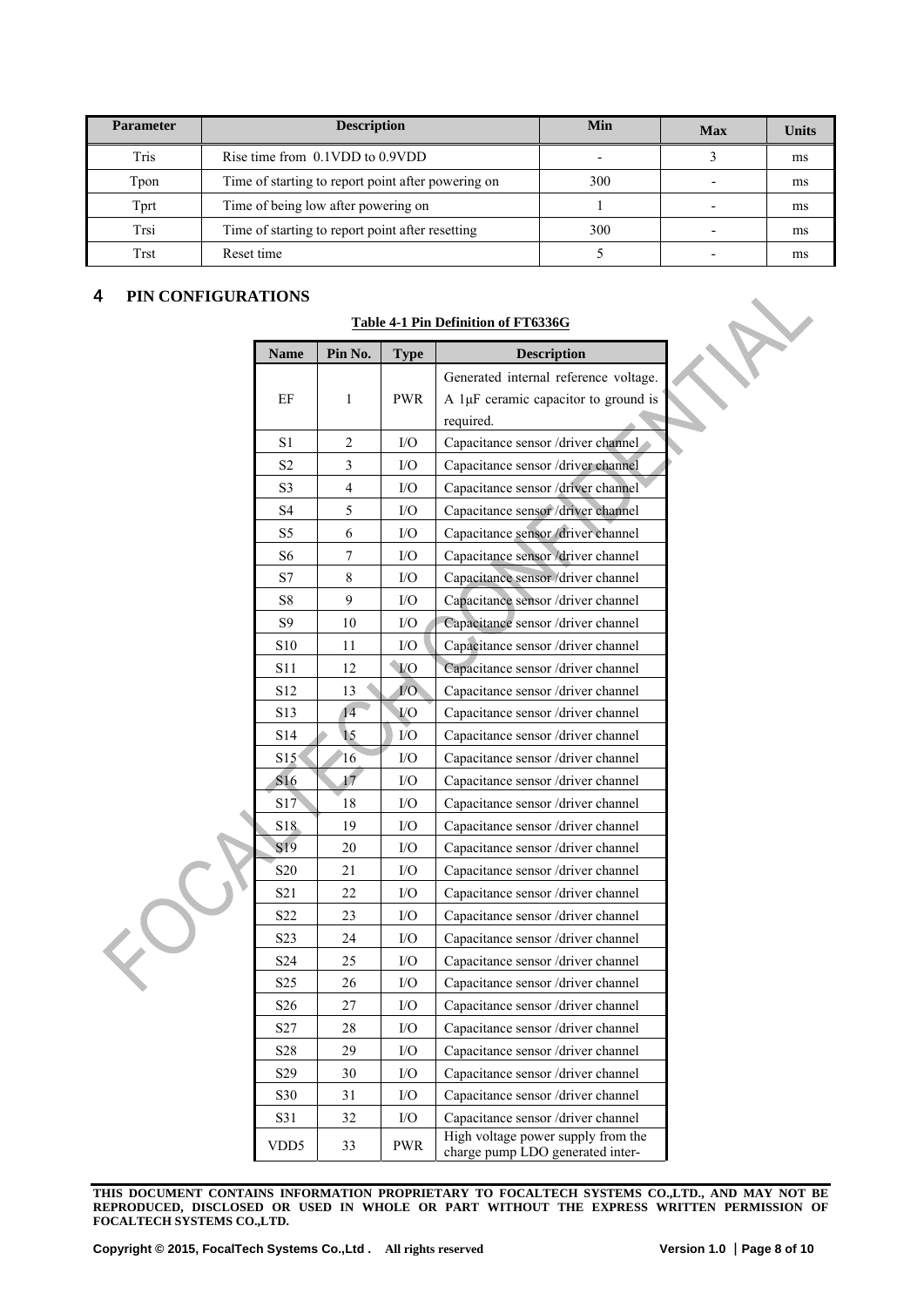



**THIS DOCUMENT CONTAINS INFORMATION PROPRIETARY TO FOCALTECH SYSTEMS CO.,LTD., AND MAY NOT BE REPRODUCED, DISCLOSED OR USED IN WHOLE OR PART WITHOUT THE EXPRESS WRITTEN PERMISSION OF FOCALTECH SYSTEMS CO.,LTD.**